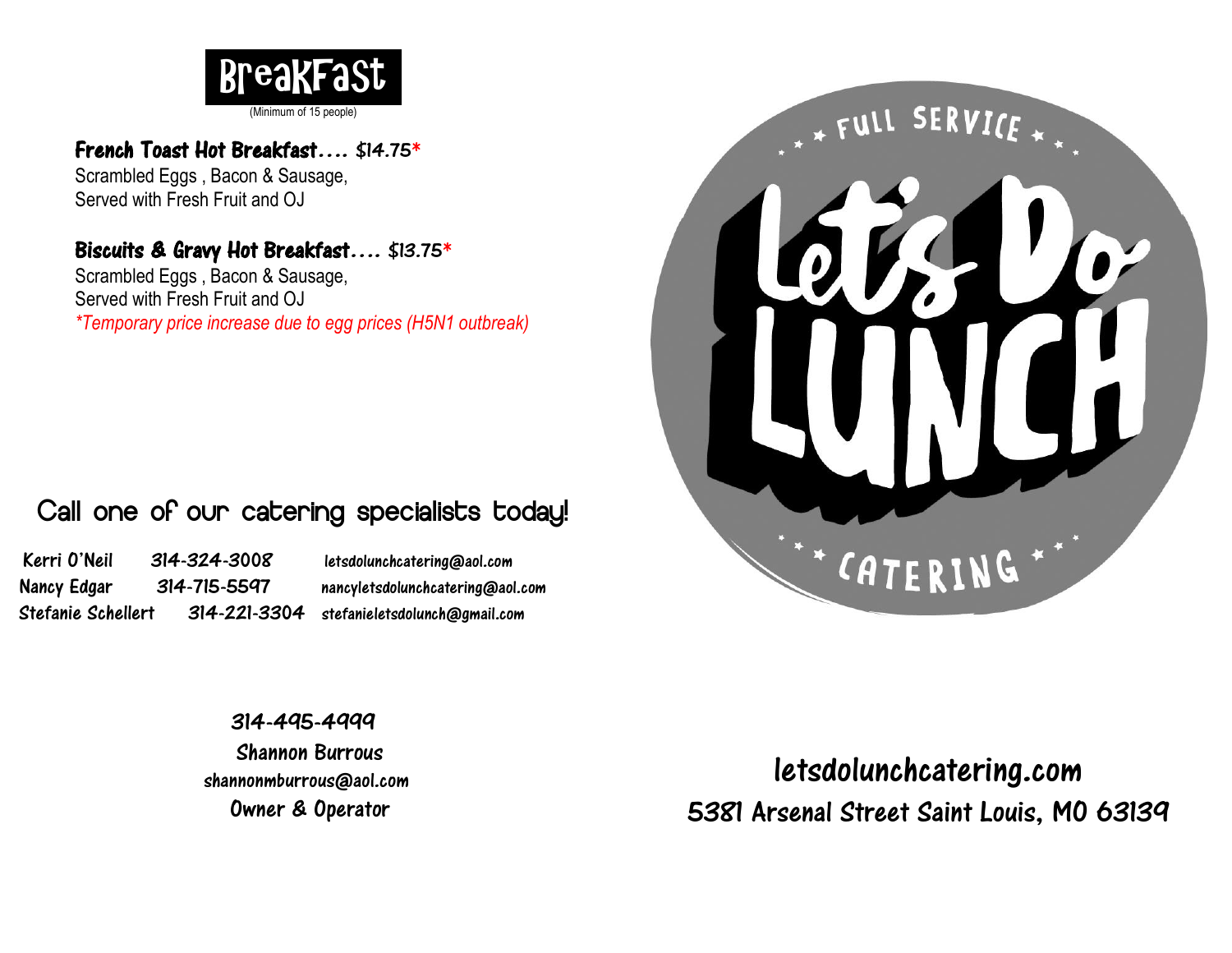

Minimum of 10 people unless otherwise noted

Bourbon Glazed Steak and Chicken Skewers \$16 Chicken Only \$12.75 Bourbon glazed Chicken and Steak skewered with veggies and grilled. Caprese Chicken \$11.75 Grilled Chicken Breast seasoned and topped with Buffalo Mozzarella, Fresh Basil and Cherry Tomatoes. Hickory Bourbon Chicken \$11.50 Balsamic Portabella Chicken \$11.75 Chicken Melanzane \$13.75 Chicken breast topped with eggplant, marinara & spinach. Grilled Salmon \$16.75 Apricot Glazed Chicken  $$11$ Mixed Grill Beef Tenderloin, Shrimp & Chicken \$17 Chicken Grill  $sin$ Portabella Asparagus Vegan Grill \$10

Gluten Free Options…. Monterey Chicken, Grilled Salmon, Apricot Chicken Served with Gluten Free Side & Salad

> All entrees served with signature side and salad, bread & butter. For groups of 10-14 add \$2 per person for two sides and salad. For groups of 15 or more add \$1.25 per person for two sides and salad.

## , Appetizer Bars .

Classic Appetizer Bar (Minimum of 15 people) \$12.50 per person Boneless Chicken Wings (Buffalo & Sweet Chili) Toasted Ravioli with Marinara Sauce Fresh Fruit Tray with Cheese Cake Dip Vegetable Tray or Green Salad Cocktail Sandwiches with Condiments on the Side

Premium Appetizer Bar (Minimum of 15 people) \$18 per person Shrimp Cocktail Boneless Chicken Wings Sweet Chili and Buffalo Toasted Ravioli with Meat Sauce Spinach Artichoke Dip – Served Warm with Tortilla Chips Brie Stuffed Mushrooms Fruit Tray & Veggie Tray



(Minimum of 15 people)

Taco Bar \$12.50 Steak, Chicken, Veggie Fajita Bar \$14.25 Steak, Chicken, Cheese & Veggie Quesadillas \$12.75 Blackened Chicken Tacos \$12.50 Cajun Tacos \$15- Blackened Chicken & Shrimp

> Mexican Bars are served with rice & beans, Queso Dip, Fiesta salad, chips & salsa, shells and all the fixins.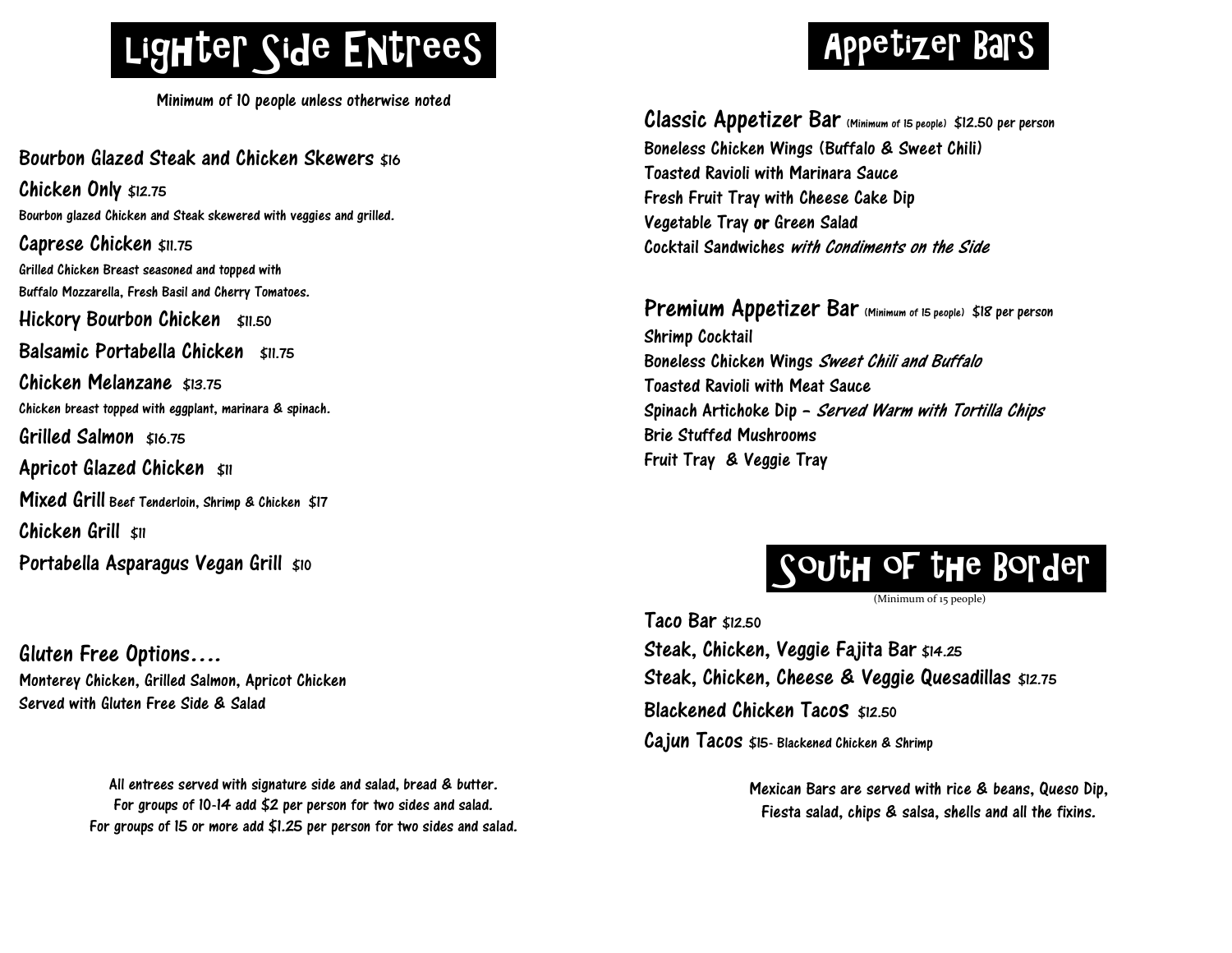## , Accessories & add ons .

Beverages Bottled Water & Soda Pepsi, Diet Pepsi, Sierra Mist, Diet Dr. Pepper, Diet Mt. Dew and more …\$1.50 per person Tea and Lemonade Served with ice & cups. \$10 per gallon

#### Desserts

Variety Tray Dessert Bars, Carrot Cake, Cookies & Brownies \$3.50 Cookies & Brownies \$2.25 Cookies Only \$1.50 per person

### Platters & Trays

 Fresh Fruit Tray Small Tray (10-15 people)…. \$39 Large Tray (20-35 people)…. \$69 Cheese & Cracker Tray Small Tray (10-15 people)…. \$53 Veggie Platter Small Tray (10-15 people)…. \$39 Large Tray (20-35 people)…. \$69 Shrimp Cocktail Platter Small Tray (10-15 people)…. \$68 Spinach Artichoke Dip with Tortilla Chips Small Tray (10-15 people)…. \$45 Boneless Chicken Wings Small Tray (10-12 people)…. \$<sup>60</sup> Large Tray (20-25 people)…. \$<sup>100</sup> Queso Dip with Tortilla Chips Small Tray (10-15 people)…. \$40 Chips & Salsa with Tortilla Chips Small Tray (approx 15 people)….\$20 Quesadillas with Salsa & Sour Cream Small Tray (10-12 people)…. \$55 Toasted Ravioli with Marinara Sauce Small Tray (100 ravs)…. \$50 Large Tray (200 ravs)…. \$90

### Signature Sides

\*Green Beans & Roasted Potatoes \*Mac-n-Cheese \*Italian Roasted Potatoes \*Twice Baked Potatoes \*Hashbrown Potato Casserole \*Broccoli Rice Casserole \*Roasted Veggies & Rice

#### Premium Sides add a \$1.25

\*White Cheddar Macaroni baked with Panko Breadcrumbs \*Herb Buttered Veggies \*Veggie Pasta \*Pasta con Broccoli

# Let'S DO LUNCH FavoriteS

Minimum of 10 people unless otherwise noted

Beef Brisket \$17 (Minimum of 15 people) Available Tues- Fri with 48 hours notice. Southern Charm Chicken  $<sub>50</sub>$ </sub> Fried boneless chicken tenders with our house made batter. Monterey Chicken \$11.75 Chicken Breast brushed with barbeque sauce and topped with bacon, Monterey jack cheese and garnished with green onions & diced tomatoes. Beef Tenderloin Tips \$19 Beef tenderloin tips sautéed and topped with a red wine demi glaze. Chicken Spedini \$10.75 Chicken breast tenders rolled in bread crumbs and topped with our creamy Italian cheese & mushrooms sauce. Slider Bar \$10.75 Burgers, Crispy, Grilled Chicken served with all the condiments so you can dress it just the way you like Lemon Cream Chicken \$12 Panko Encrusted Chicken Picatta \$12 Chicken Parmesan \$10.75 per person Eggplant Parmesan \$9 per person

> All entrees served with signature side and salad, bread & butter unless noted otherwise. For groups of 10-14 add \$2 per person for two sides and salad. For groups of 15 or more add \$1.25 per person for two sides and salad.